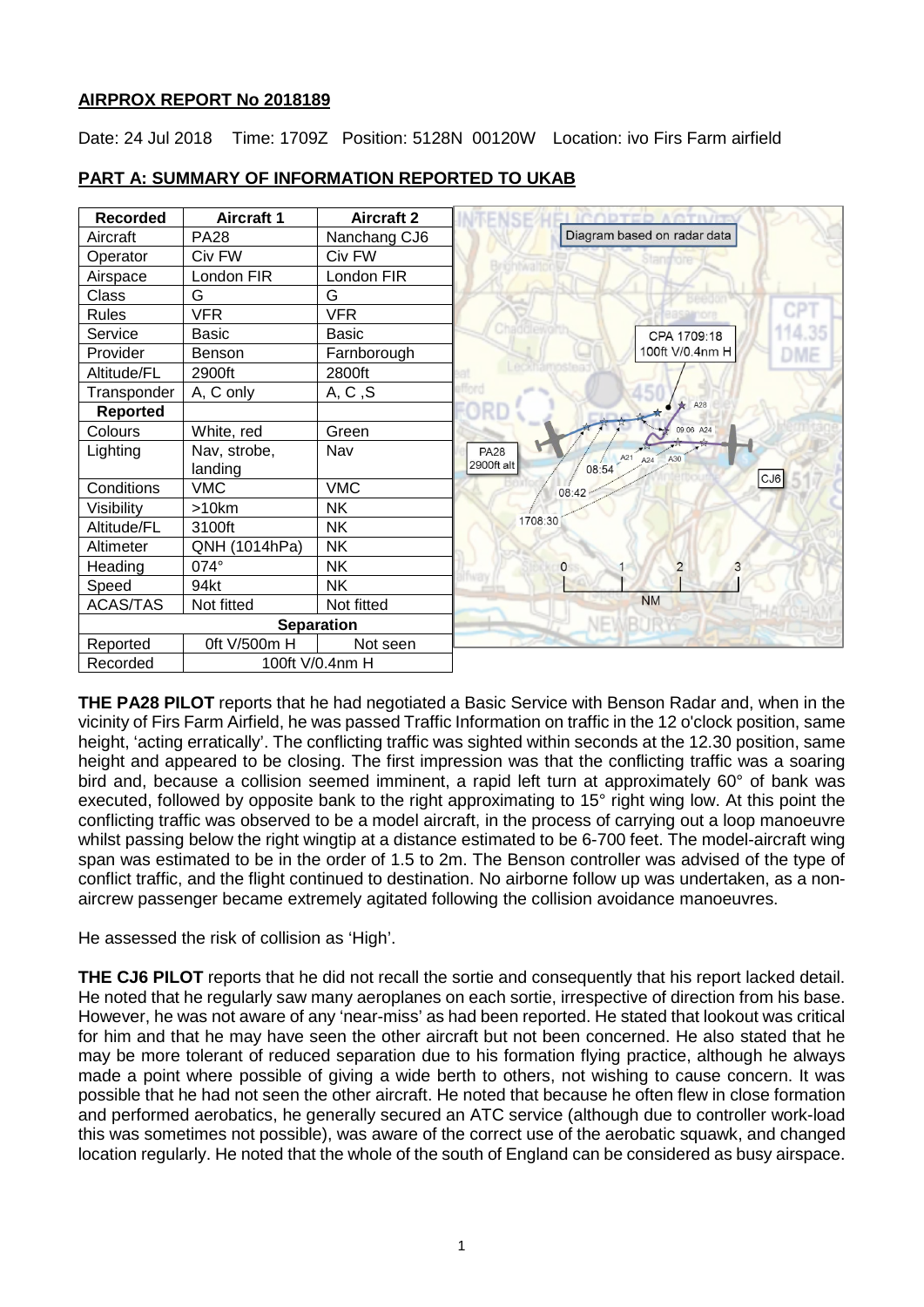**THE BENSON CONTROLLER** reports that the Airprox was not declared on frequency. He was bandboxed on Approach/Director and Zone at the time of the incident. He recalled a spike in traffic levels occurring shortly before the Airprox, but everything had calmed down before he worked the PA28. The pilot was on frequency for a few miles when (approximately 2nm southwest of the CPT VOR) he noticed a primary return appear in front of the aircraft, as if it had paralleled the aircraft and the squawks had merged. This was followed by a squawk (possibly 0432) and height information showing approximately 300-400ft below. Traffic Information was immediately passed and the pilot said he was looking. The contact then diverged and the controller believed it to be no further factor. However, it turned back towards the aircraft, at which point the pilot called visual and reported that it looked like a model aircraft manoeuvring dynamically. The contact passed behind and the pilot continued his flight through the MATZ and on to destination without further incident.

He perceived the severity of the incident as 'High'.

**THE BENSON SUPERVISOR** reports that he could add no further details.

### **Factual Background**

The weather at Benson was recorded as follows:

METAR EGUB 241650Z 25007KT CAVOK 27/12 Q1013 BLU NOSIG=

#### **Analysis and Investigation**

#### **Military ATM**

An Airprox occurred on 24 Jul 18 at approximately 1710 UTC, near Firs Farm Airfield, between a PA28 and a Nanchang CJ6. The PA28 pilot was in receipt of a Basic Service from Benson Zone, and the CJ6 pilot was in receipt of a Basic Service from Farnborough LARS. The PA28 pilot freecalled Benson Zone near Greenham Common and established a Basic Service. A crossing of the Benson southern MATZ stub was approved some 7min after the service was agreed, and a short time afterward Benson Zone passed Traffic Information on 'pop-up' traffic. Analysis of the CJ6 radar return showed rapidly changing altitudes (1800-3100ft) with a rate of climb/descent of 3400ft/min. No Airprox was reported on frequency and the controller was not notified of the incident for several days; therefore, his recollection of the incident was not complete.

Figures 1 and 2 show the positions of the PA28 and CJ6 in the lead-up to and during the Airprox. The screen shots are taken from a replay using Swanwick radars, which are not utilised by Benson Zone and therefore do not necessarily depict the picture available to the controller.



Figure 1 Figure 2 - CPA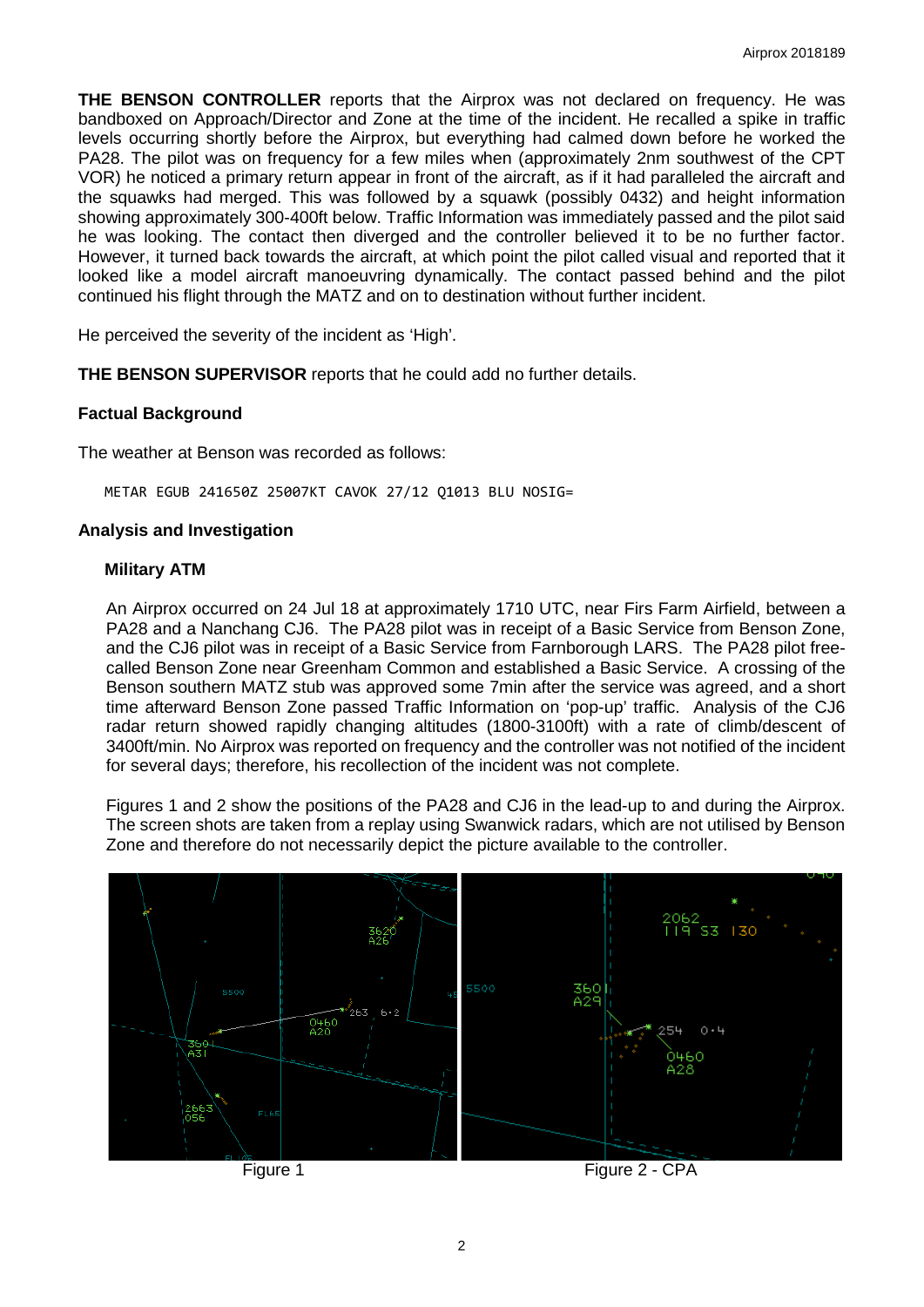In the 20sec before CPA, the CJ6 is seen manoeuvring at about 2200ft, prior to a rapid climb (c4500ft/min). CPA occurred at 1709:18 and was measured at 0.4nm lateral and 100ft vertical separation. Given the rapid manoeuvring of the CJ6 it is not known if the primary and secondary return were consistently painting on the Benson Zone controller's radar screen. At the point Traffic Information was passed, the Benson Zone controller reported the conflicting traffic as 'pop-up'. Workload for the controller was low, there were only two aircraft on frequency (including the PA28) and there were no transmissions to the other aircraft in the minutes leading up to the Airprox.

Under the conditions of a Basic Service, a controller is not required, nor should a pilot expect, any Traffic Information unless the controller perceives that a definite risk of collision exists. In this instance, the controller passed Traffic Information on two occasions to the PA28 pilot, who noted that without this alert there was a 'very great possibility that a mid-air collision would have occurred.' The controller acted appropriately in this instance and discharged his duty of care correctly.

#### **UKAB Secretariat**

The PA28 and CJ6 pilots shared an equal responsibility for collision avoidance and not to operate in such proximity to other aircraft as to create a collision hazard<sup>[1](#page-2-0)</sup>. If the incident geometry is considered as converging, then the PA28 pilot was required to give way to the CJ6<sup>2</sup>. If the incident geometry is considered as overtaking, then the PA28 pilot had right of way and the CJ6 pilot was required to keep out of the way of the other aircraft by altering course to the right<sup>[3](#page-2-2)</sup>.



#### **Summary**

An Airprox was reported when a PA28 and a Nanchang CJ6 flew into proximity near Firs Farm at 1709hrs on Tuesday 24<sup>th</sup> July 2018. Both pilots were operating under VFR in VMC in receipt of a Basic Service, the PA28 pilot from Benson and the CJ6 pilot from Farnborough.

 $\overline{\phantom{a}}$ 

<span id="page-2-0"></span><sup>1</sup> SERA.3205 Proximity.

<span id="page-2-1"></span><sup>2</sup> SERA.3210 Right-of-way (c)(2) Converging.

<span id="page-2-2"></span><sup>3</sup> SERA.3210 Right-of-way (c)(3) Overtaking.